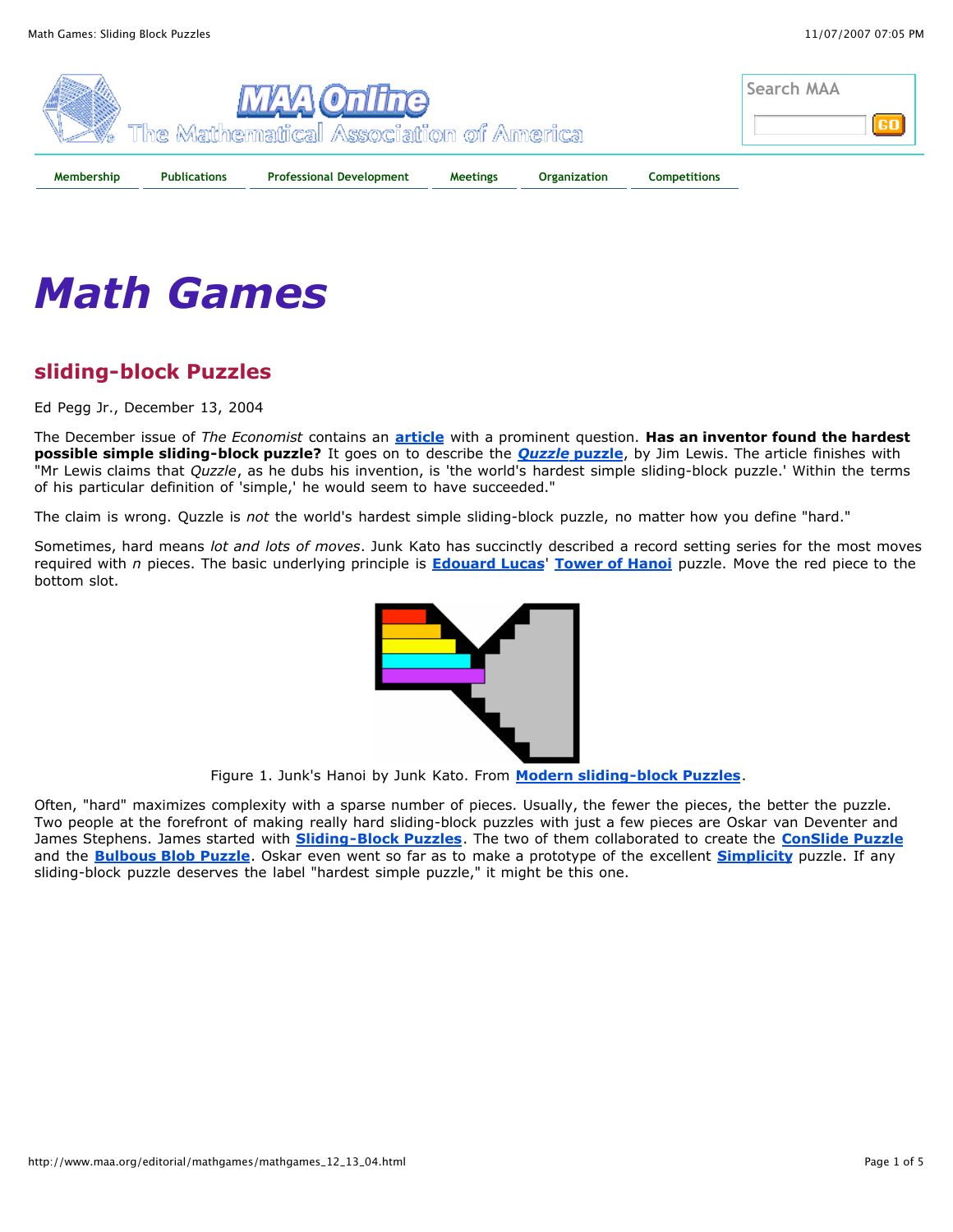

Figure 2. **Simplicity** by James Stephens, prototyped by Oskar. Move the red piece to the upper corner.

Oskar's prototype for **Bulbous Blob** is a thing of beauty, both aesthetically and puzzlistically. I hope it gets sold in stores eventually. These pieces are the diominos and triominos from the set of **rounded polyominos**.



Figure 3. The **Bulbous Blob** puzzle by James Stephens and Oskar van Deventer.

For puzzles with a small number of pieces, a high number of moves, and difficult solutions, my own puzzles used to be record setters. **F-penta** and **Centrifuge** are very difficult 4 and 5 piece sliding-block puzzles, requiring 41 and 63 moves. While writing this column, I tried a tiny modification to Simplicity (which I will call Simplicity 2), and found it requires 68 moves. (Hopefully, someone will topple this new record for 4 piece puzzles.)

|  | AAAA        |   |  |  |  |  |
|--|-------------|---|--|--|--|--|
|  | AAAA        |   |  |  |  |  |
|  | <b>AAAA</b> |   |  |  |  |  |
|  | <b>AAAA</b> |   |  |  |  |  |
|  |             | A |  |  |  |  |
|  |             |   |  |  |  |  |

Figure 4. Simplicity 2, "solution found" display for the **Taniguchi solver**.

I created **my puzzles** with **Taniguchi's sliding-block Puzzle Solver**. It's an excellent free program that I regularly mention it on **mathpuzzle.com**, in the hopes someone will create a fantastic new series of puzzles. Is Simplicity 2 the hardest 4 piece puzzle? **Let me know**.

An old-style sliding-block puzzle fits into a  $4\times5$  rectangle, has all pieces  $1\times1$ ,  $1\times2$ , or  $2\times2$ , and has goal "move the large piece to position B." The most famous puzzle of this type is **Dad's puzzle**. For comparison purposes, Nick Baxter has put together **a page of 4×5 puzzles**. In *Winning Ways*, John Conway published the Century puzzle, which has long been the "hardest" old-style puzzle. Here's the solution: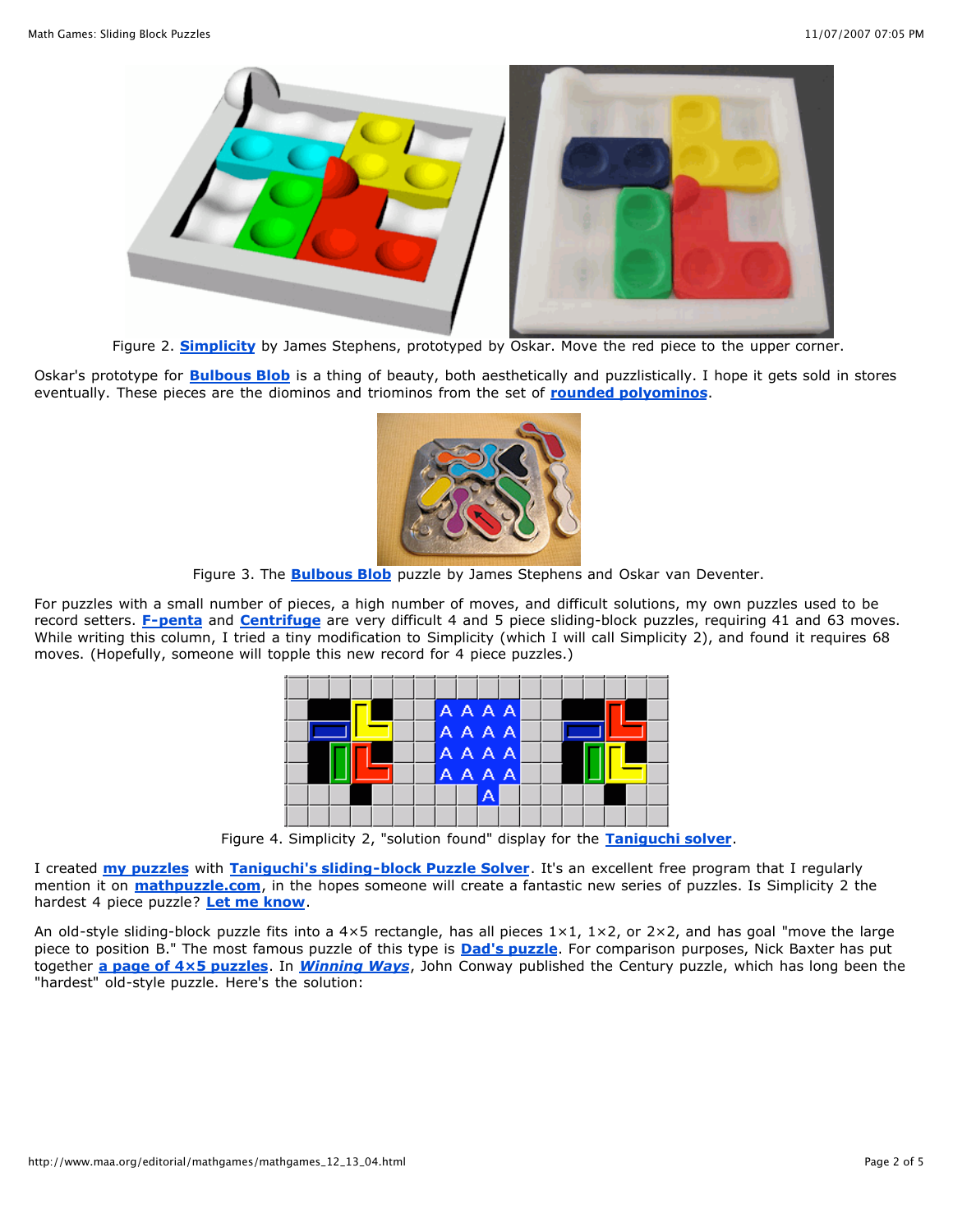

Figure 5. Steps in the solution of John Conway's Century puzzle.

He was later bested by Junk Kato, with the 123-move puzzle **Supercompo**. Cut to last week. Gil Dogon, a software Engineer and part time puzzler/mathematician/hacker, was a "bit irked" by the claims in *The Economist* that Jim Lewis had created the "Hardest 4×5 sliding puzzle problem." He proceeded to find a 138 move puzzle which he calls **Super-Century**. Quzzle requires 84 moves.



Figure 6. **Super-Century** by Gil Dogon. Move piece A to the lower middle of the board.

Another old-style puzzle has goal "go from board position A to board position B." Conway's **Century and a Half** requires flipping the board position, and needs 150 moves. Junk Kato's **HiFi** requires swapping 2 pieces, and needs 200 moves. Gil Dogon's position above requires 229 moves to flip the board position.

If L-trominoes or other polyforms are tossed into the mix, greater complexities appear. Michael McKee has made very, *very* difficult puzzles with the pentominoes and a 9×9 board-- see **Pentomino Mosaics**. So -- just how difficult can sliding-block puzzles be?

In February 1964, Martin Gardner devoted his *Mathematical Games* column to sliding-block puzzles. He said: "These puzzles are very much in want of a theory. Short of trial and error, no-one knows how to determine if a given state is obtainable from another given state, and if it is obtainable, no-one knows how to find the minimum chain of moves for achieving the desired state."

Recently, Erik Demaine and Robert Hearn proved that sliding-block puzzles are PSPACE-complete. **In their paper**, you can see the AND-gates, OR-gates and other wiring necessary to build a sliding-block puzzle that emulates a computer. In fact, a puzzle made just with dominoes is PSPACE-complete. Since sliding-block puzzles are PSPACE-complete, "hardest" is meaningless. For any question a computer can answer with YES or NO, an equivalent sliding-block puzzle can be set up whose solvability depends on the answer.

What is the hardest sliding-block puzzle with *n* pieces, fitting within a board containing *k* squares? We don't know. For a related problem, Sokoban, Erich Friedman has **compiled some results**.

What is the most elegant sliding-block puzzle? There are two that I particularly like. Serhiy Grabarchuk's **Sliding Digits** is a twist on the Sam Loyd **15 puzzle**. Just swap the positions of the 7 and 8. In Rectangular Jam, the pieces may be rotated around, if enough room exists. The size of the pieces is very delicately calculated, to produce a puzzle with much more complexity than is apparent at first glance. **Rightangular Jam** and **Triangular Jam** are similarly elegant.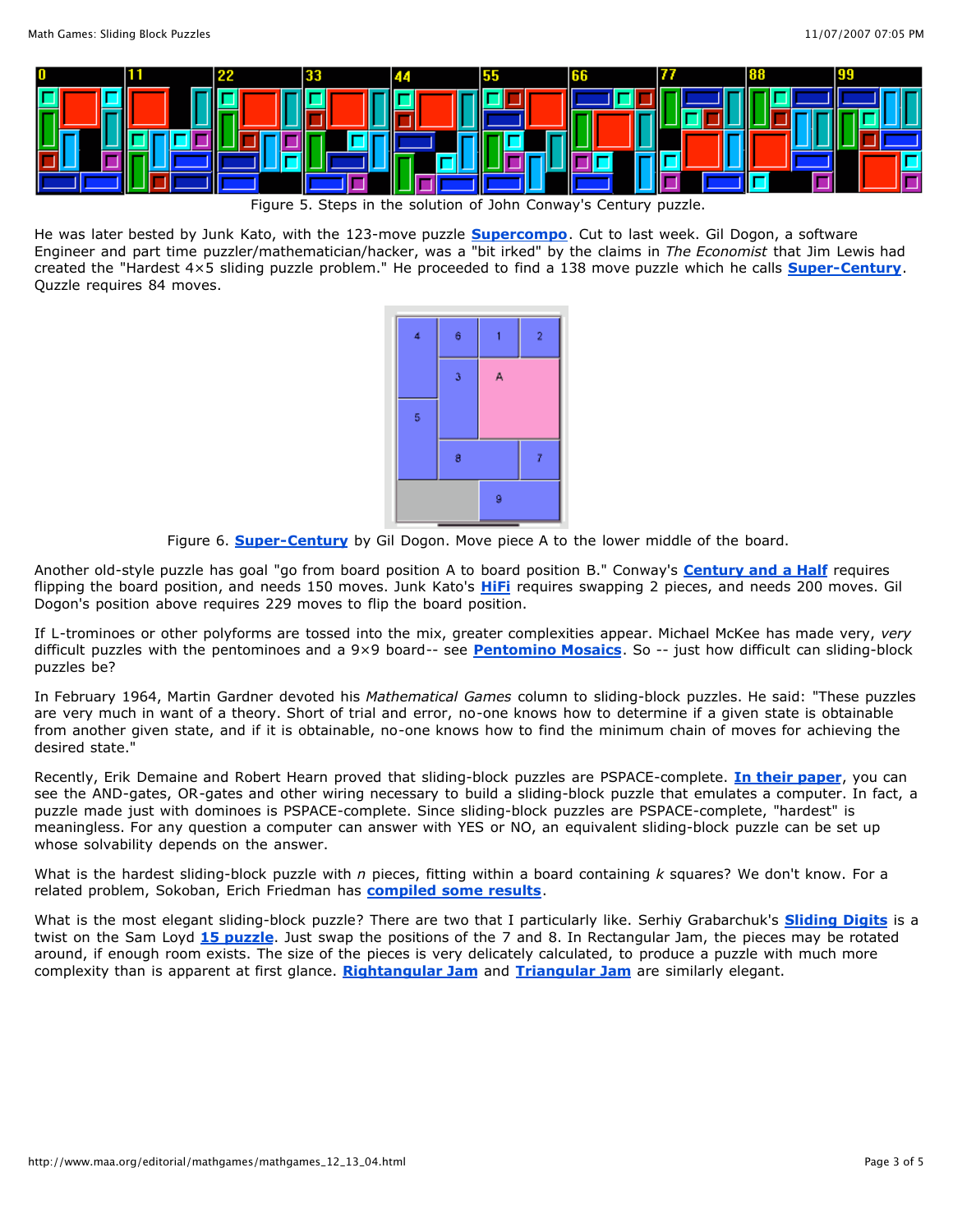

Figure 7. Sliding Digits by **Serhiy Grabarchuk**, and Rectangular Jam by **Hirokazu Iwasawa**.

Many good sliding-block puzzles were discovered *this year*. Worse, some of the nice puzzles were discovered by *me*, just bumbling around. Both of those are good signs that there are lots of elegant, undiscovered sliding-block puzzles, waiting for someone to careen into them.

Incidentally, if you have a good mechanical puzzle, you might want to enter the **Nob Yoshigahara Puzzle Design Competition for 2005**. Any puzzle designer, anywhere in the world, is welcome to enter. Quzzle was an entry in the **2004 competition**, along with many other wonderful puzzles.

## *References:*

Nick Baxter, "The sliding-block Puzzle Page," **http://www.puzzleworld.org/SlidingBlockPuzzles/default.htm**.

Nick Baxter, "IPP 24 Competition Entries," **http://www.puzzleworld.org/DesignCompetition/2004/entries.htm**.

Elwyn Berlekamp, John Conway, Richard Guy, *Winning Ways for Your Mathematical Plays*, A K Peters, 2004, p 877-884.

Barry Cipra, Erik Demaine, Martin Demaine, Tom Rodger, *Tribute to a Mathemagician*, A K Peters, 2004.

Pierre-François Culand, "SBPSolver," **http://www.culand.ch/dev/SBPSolver.htm**.

Economist.com, "A hard, simple problem" **http://www.economist.com/science/displayStory.cfm?story\_id=3445734**.

Martin Gardner, "The hypnotic fascination of sliding-block puzzles," *Scientific American*, 210:122-130, 1964.

Robert A Hearn, "The Complexity of Sliding-Block Puzzles and Plank Puzzles," **http://www.swiss.ai.mit.edu/~bob/sliding-blocks.pdf**. (Also published in *Tribute to a Mathemagician*, above.)

Mike Henkes, "Slide Puzzle," **http://home.wanadoo.nl/mike.henkes/index.html**.

Edward Hordern, *Sliding Piece Puzzles*, Oxford Univ Press, 1987.

Hirokazu Iwasawa, "Iwahiro's Puzzles," **http://home.r01.itscom.net/iwahiro/main/eng\_contents/eng\_intro.html**.

Jim Lewis, "Quzzle," **http://www.quirkle.com/puzzle/index.htm**.

Ed Pegg Jr, "Modern Burr Puzzles," **http://www.maa.org/editorial/mathgames/mathgames\_08\_02\_04.html**.

Ed Pegg Jr, "Nob Yoshigahara," **http://www.maa.org/editorial/mathgames/mathgames\_06\_28\_04.html**.

Slashdot, "Programming Puzzles," **http://developers.slashdot.org/article.pl?sid=04/12/04/0116231**.

James Stephens, sliding-block Puzzles, **http://www.puzzlebeast.com/slidingblock/**.

"Taniguchi's Programs," **http://homepage2.nifty.com/yuki-tani/index\_e.html**.

Eric W. Weisstein. "**15 Puzzle**, **Tower of Hanoi**" From MathWorld--A Wolfram Web Resource. **http://mathworld.wolfram.com/**.

Nob Yoshigahara, Rush Hour, **http://www.thinkfun.com/RUSHHOUR.ASPX?PageNo=RUSHHOUR**.

## **Math Games archives**.

Comments are welcome. Please send comments to Ed Pegg Jr. at **ed@mathpuzzle.com**.

Ed Pegg Jr. is the webmaster for **mathpuzzle.com**. He works at Wolfram Research, Inc. as an associate editor of